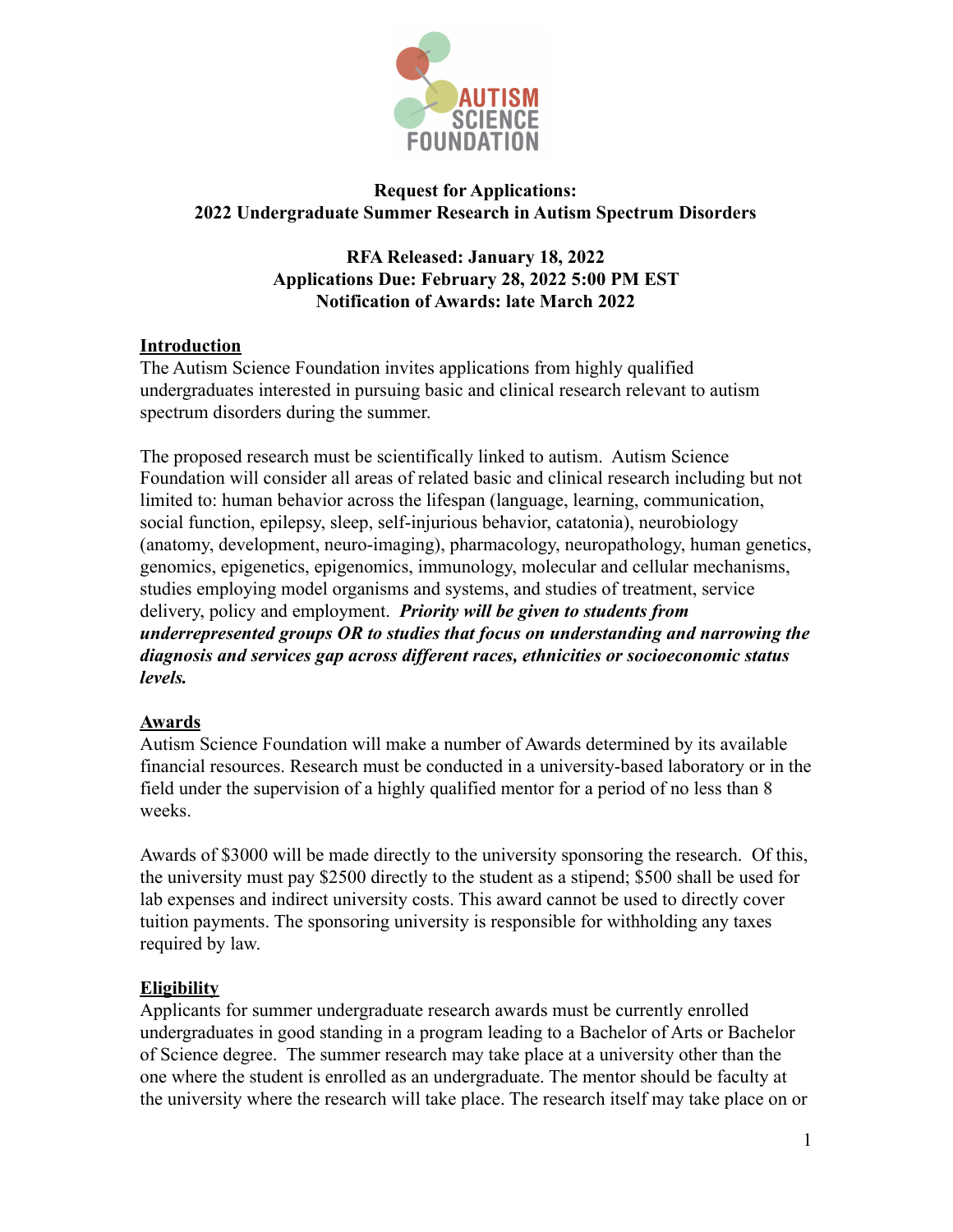off campus (i.e. in a school, at a job site employing individuals with autism, at a summer camp, etc.) as long as it is supervised by an experienced mentor and/or advisor and a plan on how this will occur is included in the application.

The proposed mentor must hold a tenured or tenure-track faculty appointment (or equivalent) at an accredited institution of higher education or health/medical/research institution, and must be an established and active investigator in some aspect of autism research. Each mentor may support only one candidate per summer.

Inclusion of an additional advisor other than the mentor is encouraged, but not required. As examples, this could include a more senior person in the lab who will be working closely with the student, or someone who provides scientific guidance or advice on research recruitment, or the conduct of research in underserved communities. It is highly suggested that someone who is studying underserved communities include someone as an advisor who has previously worked with these communities if their mentor has limited experience in this area.

# **Proposals Using Post Mortem Tissue**

Proposals using post mortem tissue for research must provide documentation that the necessary tissue is or will be available at the research site at the time of the award. Proposals without proper documentation will be returned without review.

## **Proposal Preparation**

Proposals should be written in Times New Roman, size 12 font, with regular margins and 1.5 spacing. A proposal must include the following sections:

- **Research Plan Pages (4 pages maximum) which must include:**
	- 1. Name and current and permanent email addresses of applicant
	- 2. Name and full contact information for the mentor and advisor, if applicable
	- 3. Project title
	- 4. Description of research to be conducted over the summer (approximately paragraphs, no references are required)
	- 5. Summary of activities and opportunities that applicant will engage in (for example, weekly lab meetings, home visits, etc.).
- **● Applicant personal statement, including race and ethnicity of the applicant (2 pages maximum)**
- **Applicant Resume & Transcript** (unofficial transcripts are acceptable)
- **CV of Mentor** (NIH format)
- **Letter of Recommendation from Mentor:** A letter of recommendation should be provided by the proposed mentor evaluating the applicant's qualifications. The mentor should describe the lab environment and resources available to the student over the summer, including opportunities for the student to meet and work with other summer student researchers, even if outside the field of autism.
- **Human Subjects and Animal Welfare Certifications:** Before an award is made, we must have a copy of an official letter of approval which identifies the student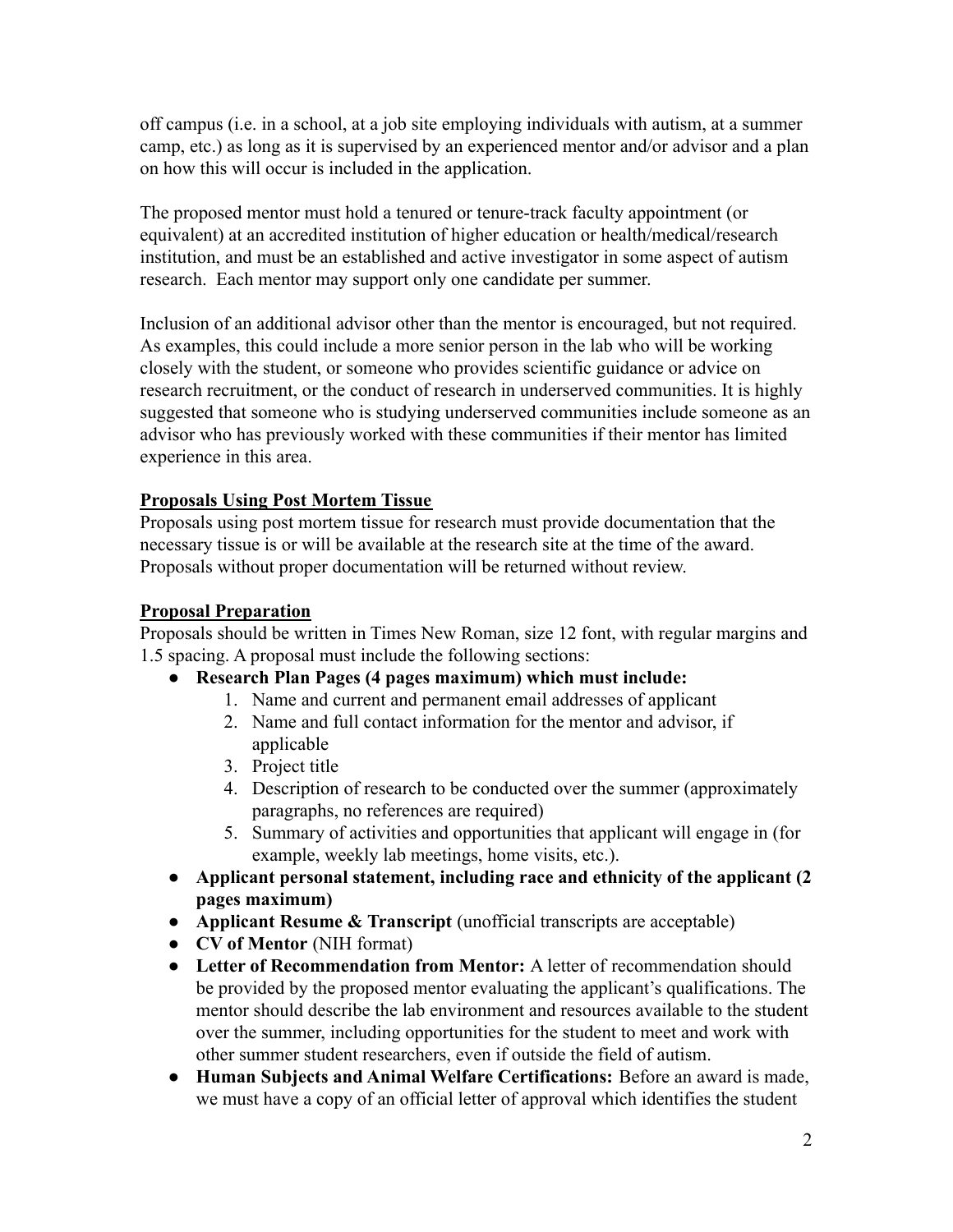and mentor by name, project title and date of project approval, and is signed by the Review Committee Chair or equivalent responsible institutional/government official. Please be aware of this and begin the process ASAP. *IRB and IACUC certifications are NOT required to submit an application, but are required if necessary before an award will be made. The project should start no later than July 6, 2022*

## **Submission of Proposals**

All documents should be submitted as a single PDF document with all materials, except the letter of recommendation, bundled together. Submit this pdf by email to [grants@autismsciencefoundation.org](mailto:grants@autismsciencefoundation.org) with the subject line (Last Name/Sponsoring Institution/Summer Research)

## Example: Martin/NYU/Summer Research

Letters of recommendation should be sent by the recommender directly to ASF by email to [grants@autismsciencefoundation.org.](mailto:grants@autismsciencefoundation.org) Please ask your recommender to use the subject line (Applicant last name/Summer Research/Letter of Recommendation) Example: Martin/Summer Research/Letter of Recommendation.

Successful electronic submission will be confirmed by email notification to the sender.

## *All materials, except the letter of recommendation, must be included in a single PDF bundle. Please collect all materials and send one PDF!*

# **\*Proposals are due on or before Feb 28, 2022\***

Proposals will not be accepted after the due date. It is the applicant's responsibility to ensure that the proposal complies with the conditions prescribed in this RFA. Autism Science Foundation reserves the right to return without review any proposal.

Autism Science Foundation reserves the right to make changes to this RFA at any time. Changes will be posted at [www.autismsciencefoundation.org/ApplyForaGrant.html](http://www.autismsciencefoundation.org/ApplyForaGrant.html). We advise applicants to check this website frequently.

Award notifications will be made in March of 2022. Awards must start between May 3, 2022 and July 6, 2022. While the work should be completed in the summer, a full year contract will be made to offset costs of academic and training activities outside the 8 week period.

### **Payment of Awards**

Awards will be paid directly to the university sponsoring the research at the start of the award period. Payment will be contingent upon acceptance (by an official authorized to act for the institution receiving the award) of the Autism Science Foundation award terms and conditions without amendment (provided at the time of the award) and receipt by